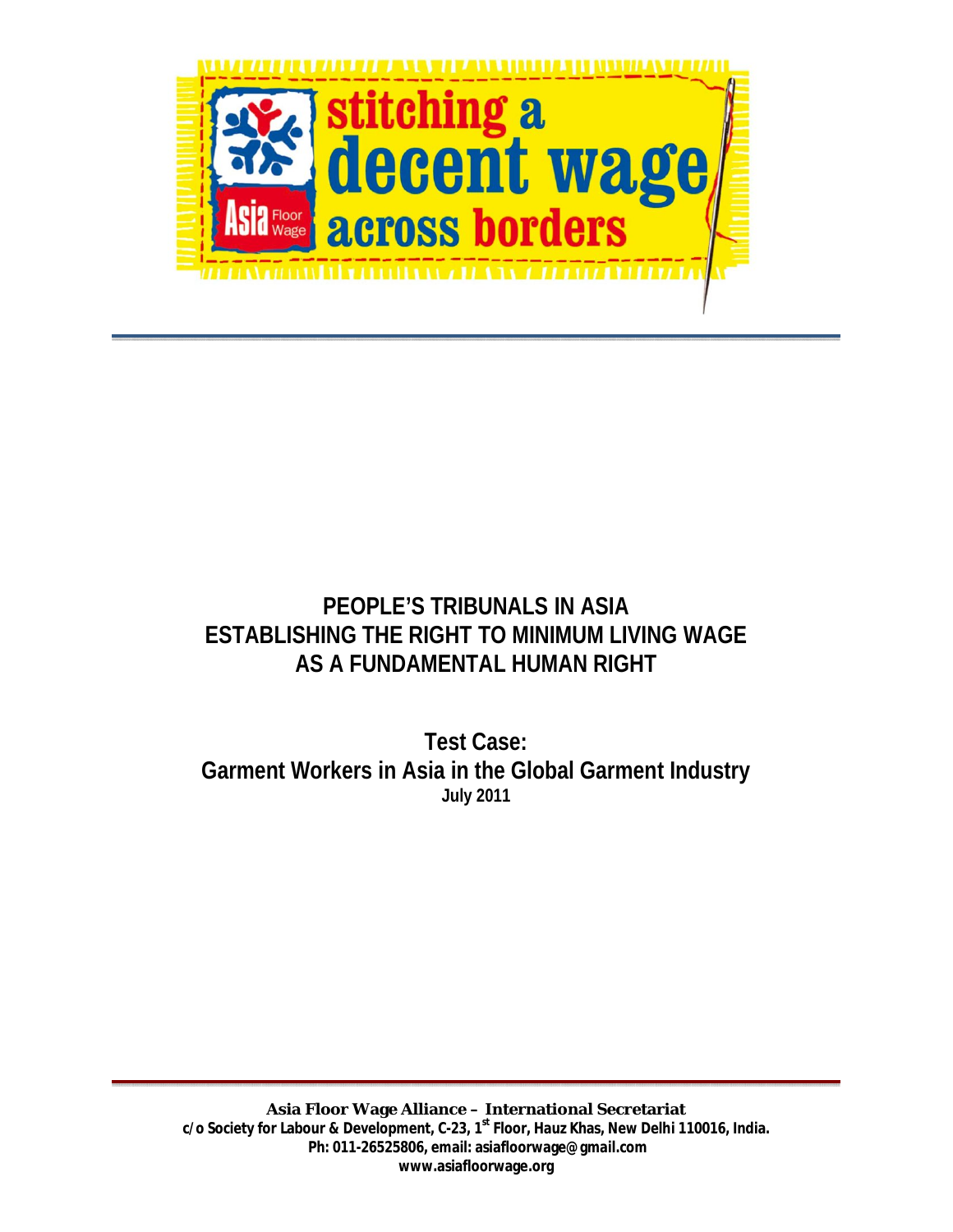# **TABLE OF CONTENTS**

- I. Asia & the Global Economy: Labour Rights, Human Rights & Development
- II. People's Tribunal & Labour Rights
- III. Minimum Living Wage as a Human Right
- IV. Garment Workers in Asia as an Oppressed Collectivity
- V. Asia Floor Wage: Minimum Living Wage for Garment Workers in Asia
- VI. People's Tribunal Process in Asia 2009-2012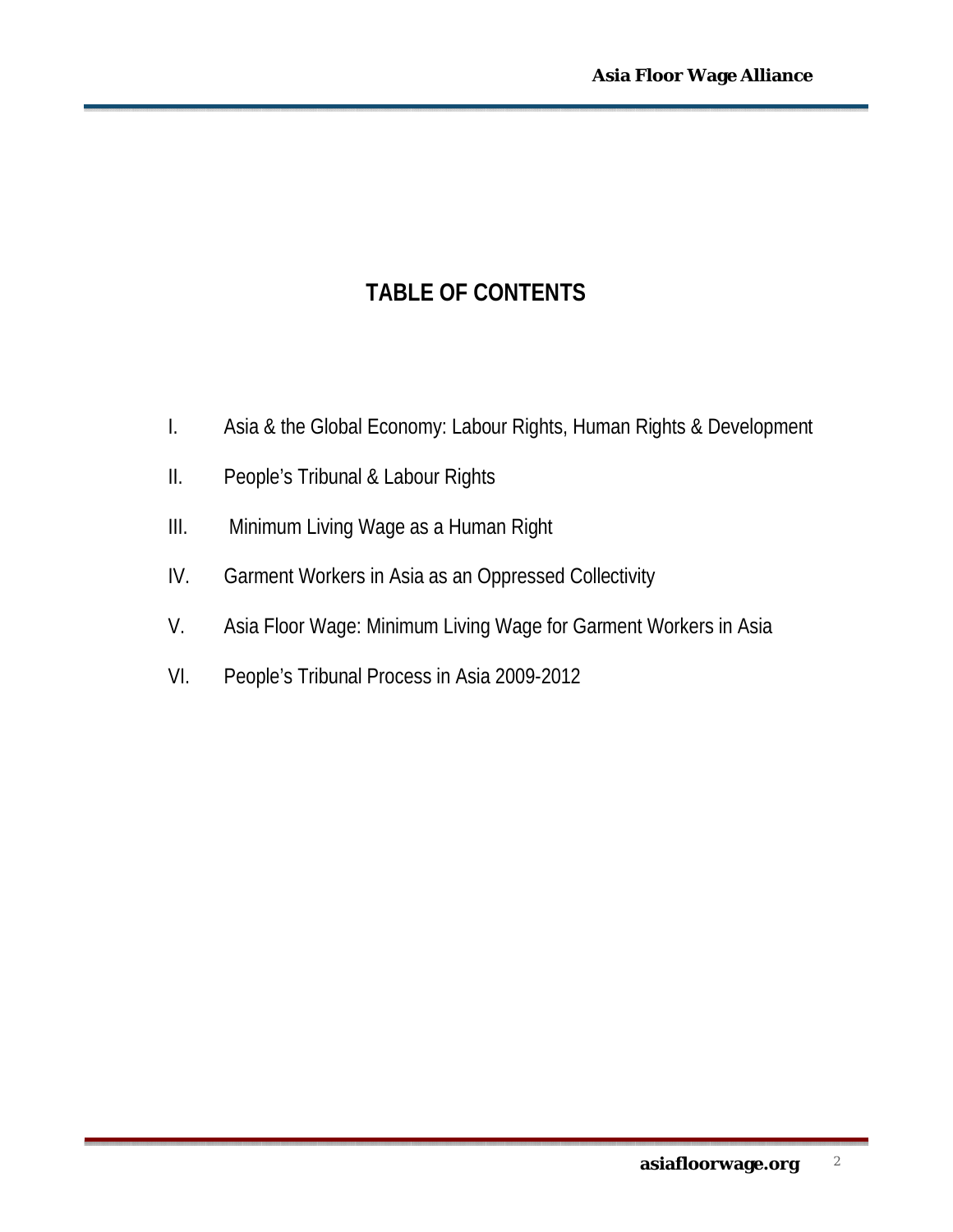### **I. Asia and the Global Economy: Labour Rights, Human Rights and Development**

The global economy is increasingly integrated from the perspective of capital but increasingly fractured from the perspective of labour. Freer capital flows, relentlessly expanding global companies, and expansive trade policies have made the world a smaller place for capital. In contrast, labour mobility is limited and workers in the global economy are isolated from each other even as their labour contributes to the consolidation of the global commodity chain.

Asia holds the largest workforce and largest manufacturing base in the world. Asia is the largest recipient of foreign investment and represents most of the global working poor among which women comprise an increasingly significant proportion. 75% of the world's migration takes place from or within Asia. Asia must be taken into account and included in any strategy for making large-scale change.

Labour rights are one of the most threatened rights in the world today. In the wake of corporate-led globalization, labour flexibility has won the day over labour rights. The architects of such globalization believe that unfettered corporate-led trade and investment, along with labour flexibility and capital market restructuring, are the tools for prosperity. The multinational companies leading this approach are based primarily in the Global North. Northern governments, through their disproportionate power in international financial institutions, help in forging the road to this illusive prosperity. Governments and corporations of the Global South have, for the most part, acquiesced to such policies with varying degrees of resistance.

One of the central myths behind this approach to globalization is that labour standards and labour rights hurt economic development and that developing countries must first achieve strong economic growth. This myth helps to put multinational companies in charge of economic development by making them be the primary engines of economic growth. Leading multinational companies have more power over national governments than do the citizens who elect them. This is in contradiction of historical capitalist development where improvements in labour conditions and government intervention have been integral to national economic development in some of the leading capitalist countries. Reports from the Organization for Economic Cooperation and Development (OECD), the International Labour Organisation (ILO), or Mc Kinsey Global Institute have proven this myth to be wrong or without any foundation.

Locally, nationally, and internationally, we have repeatedly seen that if the rights of a significant portion of the workforce sector are violated then the labour conditions of this workforce drag down the overall conditions of the labour force. Deteriorating conditions of workers negatively affect productivity, competitiveness, and consumer markets. Purchasing power of people is falling and poverty levels are being pushed down so that few people can be listed below it.<sup>1</sup> This has blocked out the majority of today's consumers from the consumer market.

One of the main fears guiding the economic policies of developing countries is the potential loss of foreign direct investment (FDI), which is seen as the fuel for economic development. Increasingly, governments set national policies to attract FDI and MNCs. These measures, for example, have resulted in special economic zones with no labour rights, and empowered employers to retrench workers with impunity.

 $\overline{a}$ 

<sup>1</sup> Utsa Patnaik, Republic of Hunger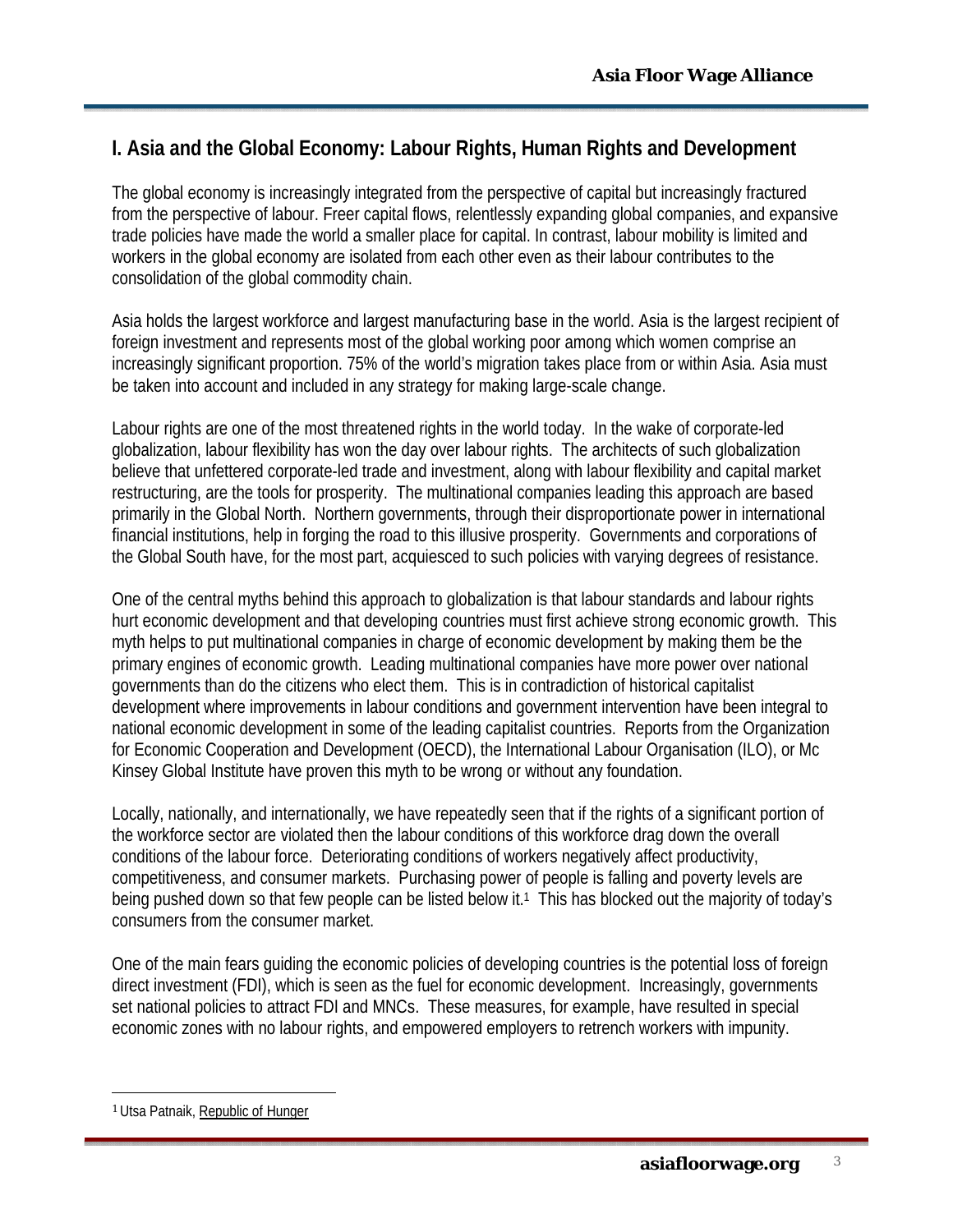Labour standards are seen as increasing labour costs and therefore turning away FDI essential for economic development.

This assumption is not only unscientific and unsubstantiated; it is also in contradiction to the Right to Development – as developed since 1981 and now included in the mandate of several UN institutions and offices. The right to development, as established in the Declaration on the Right to Development, is now stated to be a universal and inalienable right and an integral part of fundamental human rights. While development facilitates the enjoyment of all human rights, the lack of development may not be invoked to justify the abridgement of internationally recognized human rights. "Lasting progress towards the implementation of the right to development requires effective development policies at the national level, as well as equitable economic relations and a favourable economic environment at the international level."<sup>2</sup>

In today's world, enforcement of labour standards and rights can no longer take place solely within the nation-state boundaries. Global capital flows and the global structuring of corporations have taken the initiative for labour standards from the hands of any one local employer or unit. The global supply chain, which is created, is the stage on which the enforcement of labour standards and rights must take place.

Capital prefers to enter a region as opposed to country by country as this is more efficient managerially. These regions can be seen as 'region states.'3 Similarly, for labour rights, one could apply the same principle -- "the heart of the challenge…is not to solve all problems locally, but rather to make it possible to solve them by harnessing global resources."4

Labour standards tell us what the working conditions are and what they ought to be. From basic issues of wage and hours, decent labour standards ought also to tell us about the decency of the work in terms of its ability to support families and educate children, remove social inequities, give workers a fair share of wealth, a voice in work and society, and human dignity. It is not enough to create any kind of employment; it is important to create decent jobs – that makes for sound social and economic policy.

According to Upendra Baxi, the eminent human rights scholar, the paradigm of Universal Declaration of Human Rights (UDHR) have been replaced by trade-related market-friendly human rights (TRMFHR) where the human rights of global capital have a high premium.<sup>5</sup> The UDHR had assigned the responsibility of delivering human rights to the states. But the new paradigm denies any re-distributive role of the state and instead pushes for free spaces for capital through de-regulation, de-nationalisation, and disinvestment. In fact, "all progress towards the achievement of social, economic, and cultural rights is thought best attained, by a cash-stripped United Nations system, within a cooperative framework that assures ample incentives for multinational corporate philanthropy towards furthering the purposes of the United Nations."6 The role of corporations is defined then within the framework of an unaccountable "social compact", leaving social responsibility to the goodwill of individual corporations.

Baxi points out that "The diverse bodies of human rights found their highest summation with the Declaration on the Right to Development insisting that the individual is a *subject of development, not its object*. The emergent paradigm reverses this trend. It seeks to make not just the human individual but whole nations

 $\overline{a}$ 

<sup>2</sup> wikipedia

<sup>3</sup> End of Nation-State, p. 80

<sup>4</sup> End of Nation-State, p. 96

<sup>5</sup> Future of Human Rights, Baxi, Upendra, p. 234

<sup>6</sup> Future of Human Rights, p. 248-250.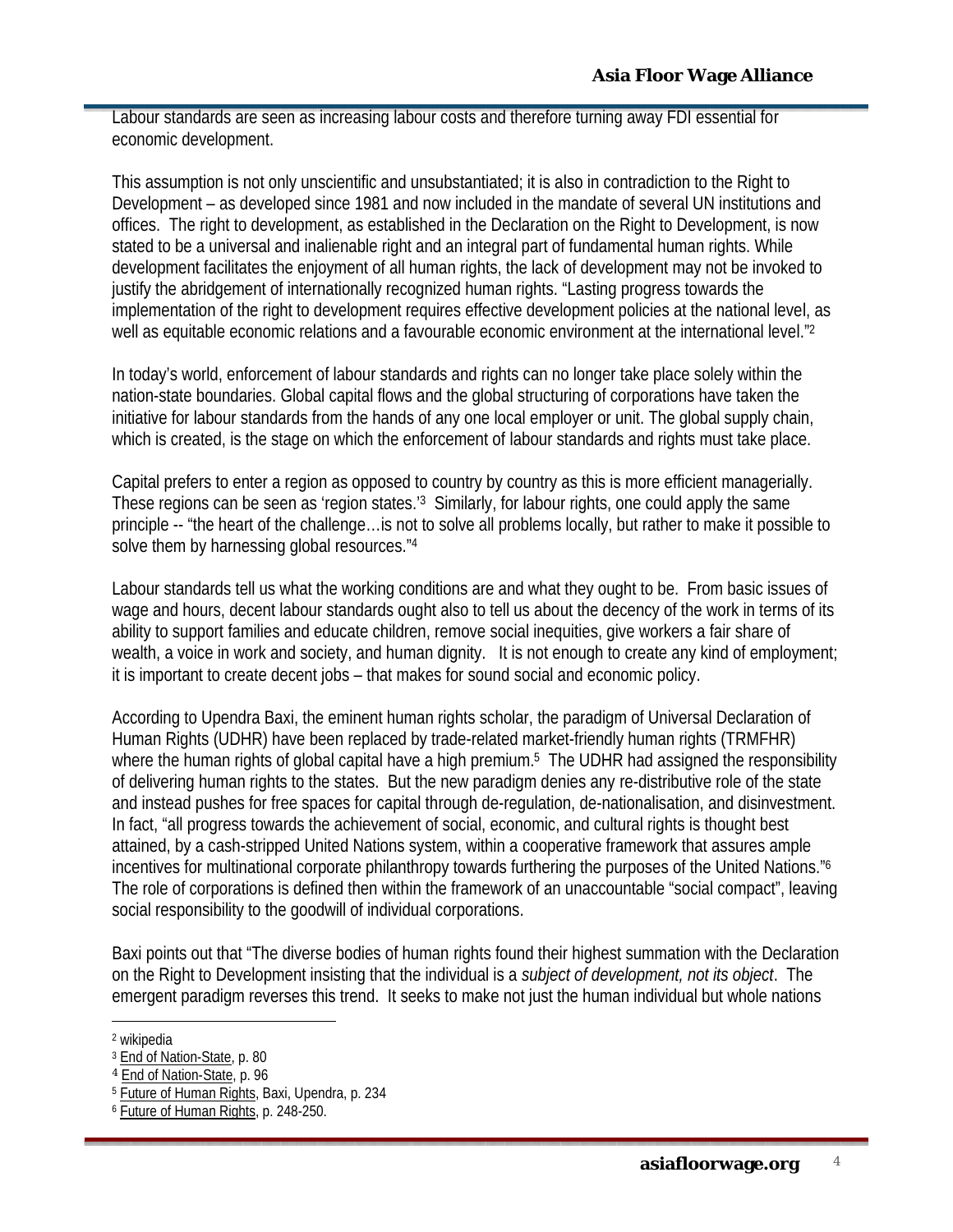into the objects of development,…." The need of the hour, in fact, is a paradigm of human rights that "appreciate that in the absence of economic development human rights have no future at all."7

#### **II. People's Tribunal & Labour Rights**

The concept of a people's tribunal finds different incarnations throughout history. Its name, structures and impact may differ. Its goals have tended to be about popularizing the notion of justice; provision of a space for criticism, self-criticism and mediation; mass education; democratizing or popularizing legal processes; promoting local self-government; and in extreme authoritarian circumstances, developing a parallel people's judicial system.8 Therefore, a people's tribunal can popularize, educate, mediate, empower and even adjudicate.

Today, labour rights is under siege by both capital and state and set aside by judicial systems under the influence of both state and capital. The formally recognized public space for labour rights affirmation and adjudication is shrinking dramatically. At a time like this, spaces outside formally recognized spaces have to be opened up in order to end the silence on treasured notions of labour rights and human rights. The People's Tribunals on Decent Labour Standards is an initiative originating in the most populous part of the world where the world's working poor resides and works -- Asia.

The concept of rights is not only about what it protects "but in its being simultaneously a *prioritizing*, *protective* and *action-demanding* concept."9 In order for a right to be actionable, it must possess clarity and focus. As Baxi says, "A pro-active code of obligations ought not to remain dangerously inchoate."10

A "right" needs to meet three decisive tests: meet rational and logical standards, be emotionally and culturally attractive, and be translatable into codes of enforceable action.11 There are two types of rights: a "right" that is not wrong to realize, and a "right" that is necessary for human flourishing. There are two ways to argue this: "fair share of available resources is a human right" or "securing the broad needs of people is a human right."12

If a "right" is "necessary" securing of which is a human right, then it is worth considering whether violation of such a right in the context of labour constitutes forced labour if workers are forced to work, against their will, in those conditions out of economic necessity. The Forced Labour Convention defines forced labour as "all work or service which is exacted from any person under the menace of any penalty and for which the said person has not offered himself voluntarily."13

Society in the abstract may be a collection of persons equally. But, in reality unequal distribution of power has to be taken into consideration so that individual liberty is respected at the same time that power is redistributed.14 This necessarily means a collective definition of rights.

 $\overline{a}$ 

<sup>14</sup> Rights, p. 108

<sup>&</sup>lt;sup>7</sup> Future of Human Rights, Baxi, Upendra, Oxford University Press, 2009, p. 261-262

<sup>8</sup> Ideology of Popular Justice in Sri Lanka: A Socio-Legal Inquiry, Tiruchelvam, Neelan, Law and Society Trust, 1984.

<sup>9</sup> Rights, Freeden, Michael, World View Publications, 1998, p. 10

<sup>10</sup> Future of Human Rights, p. 289

<sup>11</sup> Rights, p. 11

<sup>12</sup> Rights, p. 47-50

<sup>13</sup> Forced Labour Convention; Convention concerning the Abolition of Forced Labour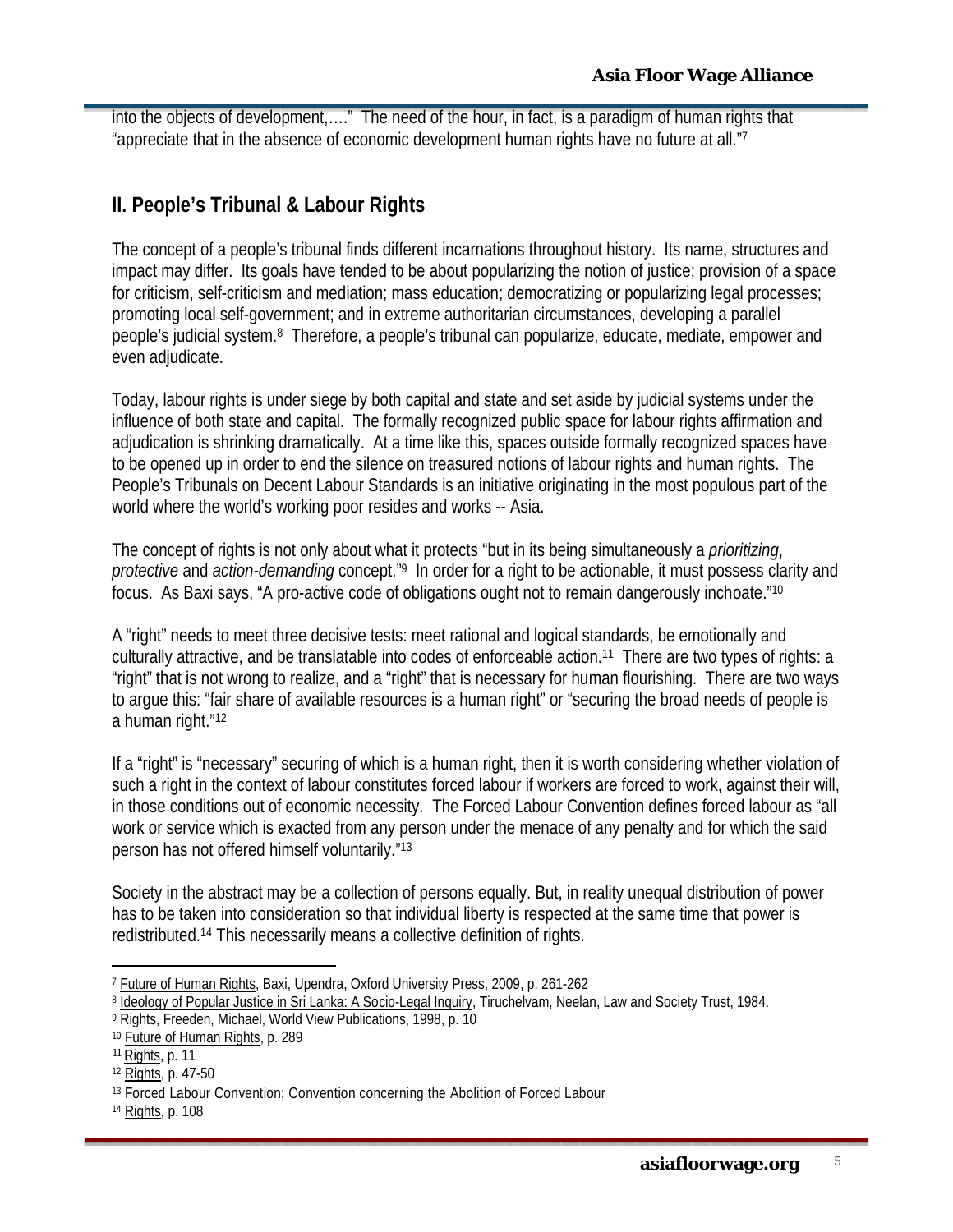As the Right to Minimum Living Wage is conceptualized, one needs to be attentive to the issues above: to ensure clarity and focus in definition, to assess whether the definition is of an undoubtedly necessary, obligatory and collective right. Baxi suggests using the "precautionary principle" and "shared responsibility as two notions that could be deployed at a time when market fundamentalism holds sway and human rights paradigms have to be re-invented away from the cooptation they have been subjected to.

#### **III. Minimum Living Wage as a Human Right**

According to the International Labour Organisation (ILO), "Wage employment and wages are central to the world of work. Approximately half of the global labour force works for a wage. Living standards and the livelihood of wage earners and families depend on the level of wages, when and how they are adjusted and paid. Wages are a major component of overall consumption and a key factor in the economic performance of countries. The enormous expansion of the labour force participating directly and indirectly in the international exchange of goods and services and the growing interdependence of low-, middle- and highincome countries has squarely placed wages at the centre of the debate on globalization."15

**a. Minimum Living Wage** 

In 1944, the International Labour Organisation (the ILO) adopted the *Declaration of Philadelphia*, as an addition to the ILO's constitution. The *Declaration* articulated key principles: labour is not a commodity, freedom of expression and of association are essential to sustained progress, poverty anywhere constitutes a danger to prosperity everywhere, and that all human beings have the right to pursue both their material well-being and their spiritual development in conditions of freedom and dignity, of economic security and equal opportunity.

In June 2008, the International Labour Conference adopted an *ILO Declaration on Social Justice for a Fair Globalization*, based on the principles in the *Declaration of Philadelphia*. The *Declaration on Social Justice* supports "policies in regard to wages and earnings, hours and other conditions of work, designed to ensure a just share of the fruits of progress to all..." The 2008 Declaration recognises the importance of "full employment and the raising of standards of living, a *minimum living wage* and the extension of social security measures to provide a basic income to all in need..." In other words, social security, a decent wage, and formal and full employment are essential for a minimum living standard.

The importance of setting a *minimum wage* is to signal that not all conditions of work, or of life, are subject to negotiation or coercion. The significance of setting a *living wage* is that it makes concrete the idea that work should provide for one's life – that a working person should never, despite their efforts, be unable to support themselves and their families.

**b. Right to Minimum Living Wage** 

The United Nations Declaration of Human Rights has over time, been divided into three generations of rights. The first-generation human rights were enshrined by the 1948 Universal Declaration of Human Rights in the International Covenant on Civil and Political Rights. The second-generation human rights

 $\overline{a}$ 

<sup>15</sup> ILO Global Wage Report 2008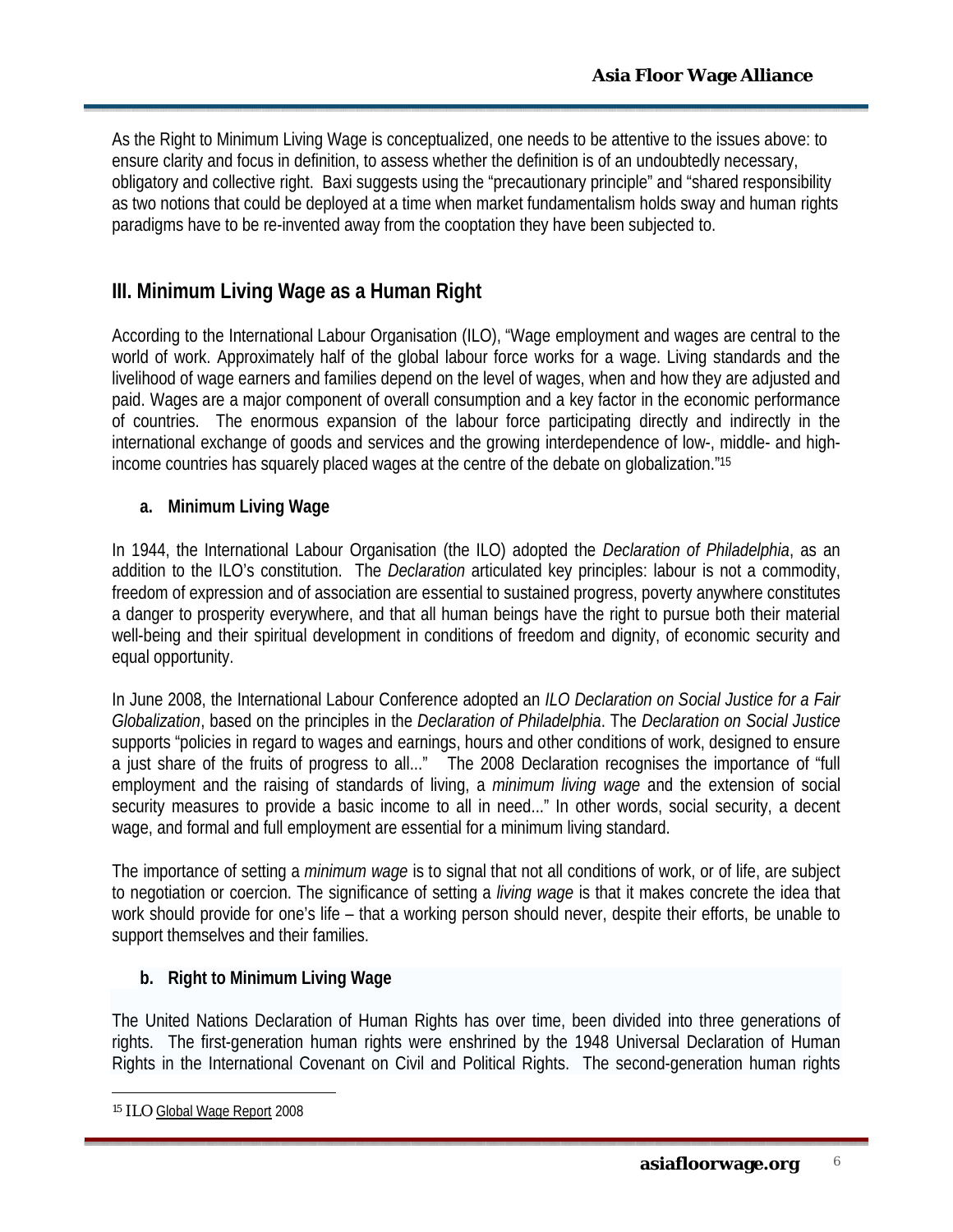include a right to be employed, rights to housing and health care, as well as social security and unemployment benefits. They can be found in the International Covenant on Economic, Social, and Cultural Rights. The third-generation human rights are expressed in many progressive international law and remain mostly unofficial --they include collective rights, rights to self-determination, natural resources and so on. Wage features prominently in the body of human rights.

The Universal Declaration states in

 Article 23 (3) "Everyone who works has the right to just and favourable remuneration ensuring for himself and his family an existence worthy of human dignity, and supplemented, if necessary, by other means of social protection."

The International Covenant on Economic, Social and Cultural Rights has two articles related to wage:

- Article 7 states "... the right of everyone to the enjoyment of just and favourable conditions of work which ensure, in particular: (a) Remuneration which provides all workers, as a minimum, with:... (ii) A decent living for themselves and their families in accordance with the provisions of the present Covenant; and
- Article 11 (1) states "the right of everyone to an adequate standard of living for himself and his family, including adequate food, clothing and housing, and to the continuous improvement of living conditions. The States Parties will take appropriate steps to ensure the realization of this right, recognizing to this effect the essential importance of international co-operation based on free consent.

However, the body of human rights implies rather than asserts positively a "Human Right to Wage." Based on the ILO's standard on wage as described above, the Asia Floor Wage Campaign seeks to assert a "Human Right to Minimum Living Wage."

**c. Wage as a Fundamental Human Right**

Is decent wage for garment workers a fundamental human right? Given that certain wages are vital to ensuring a human being's ability to lead a basic life, and constitute, also a vital pre-condition to ensuring other rights, there exists much scholarship and practice supporting the idea that minimum wage is a fundamental human right and not a privilege; it is obligatory. Some scholars maintain that payment of wage less than minimum wage is forced labour. In fact the Supreme Court of India has so decided in the landmark decision in Bandua Mukti Morcha.

Constitutional traditions and approaches vary in recognition of decent wages as a fundamental human right. Yet, it is clear that almost all contemporary constitutions recognize this right. In the experience of some countries, such a right stands implicitly recognized via the articulations of related basic rights such as Right to life, Right to freedom of movement, Right to own property, Right to freedom of association, Right to freedom of speech, Right to equal treatment or equal protection before the law. In some other constitutional experiences, the express protection of a right to work carries with it an assurance of a right to wages. Further wage discrimination on the basis of caste, class, race, or gender stands regarded as constituting a denial of the right to wages.

Constitutional societies that actively safeguard the relative independence of the judiciary provide a fertile ground the practices of judicial activism. To mention just one leading example, in 2005, a Supreme Court decision in India invoked human rights and the constitutional rights of the citizens in directing the state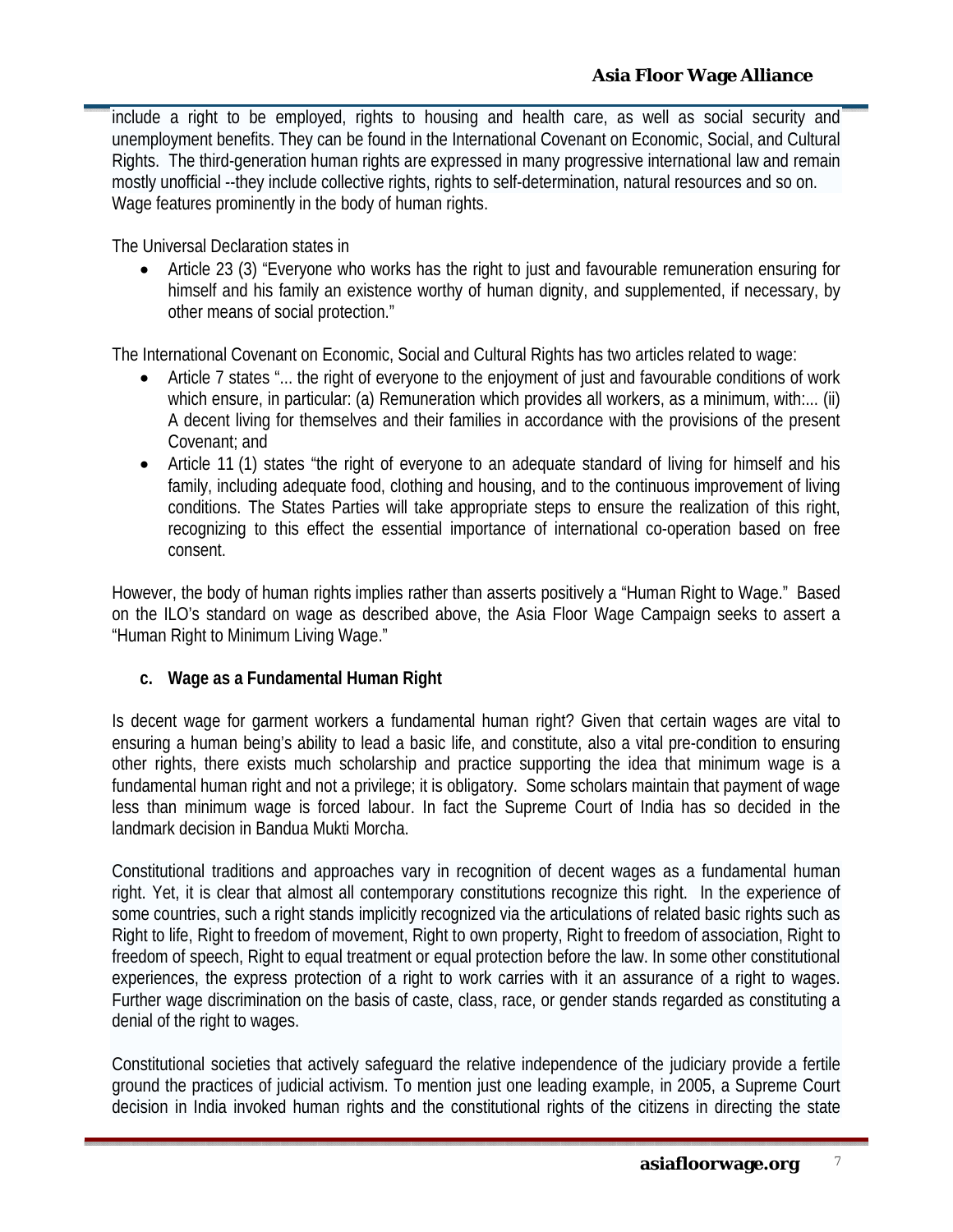governments to pay arrears of wages to employees of state public sector. The court described the nonpayment of wages as a human rights problem and asserted the duty of the government as per the constitution that deals with life and liberty of citizens. The Supreme Court clarified that it was ordering immediate payment as it was a question of "survival" of the employees. The court can be said to have judicially enunciated constitutional human rights.

**d. Accountability for Denial of a Minimum Living Wage as a Human Right**

The relationship of wage to survival raises questions about the consequences of denial of wages. The growing gap between rich and poor and the growing impoverishment of the majority of the working poor in the world (located in Asia) give rise to great economic inequality.

Denial of a minimum living wage is a grave injustice that propagates great inequality, jeopardises global economic well-being, and forces productive workers to live in abject poverty. The following considers how the denial of a *minimum living wage* as a human right can come to effect the realization of social justice, as prescribed by the Universal Declaration of Human Rights:

**Right to life**: The insecurities that arise when workers are paid less than below minimum wage make it impossible to actually satisfy the right to life.

**Right to equal opportunity:** The global gender division of labour, where female dominated industries are characterized by low wages and exploitative practices, proves that the right to equal opportunity is limited in the global garment industry. The right to a minimum wage would not empower women but will set the example for those industries that are also distinguished by the employment of women and squeezed by the competition of low wages.

**Right to the protection of law:** Without a minimum wage, workers that have been terminated or forced to sign their own dismissals as a result of their unionization around wage issues find that they lack the support to ensure their right to the protection of law. Suppliers have the capacity to curtail basic human rights to ensure the continued subordination of their workers.

**Right to work:** As a result of both challenging industrial relations and the need to satisfy their most basic neccesities, the situation is one where garment workers are impelled under compulsion to work overtime hours when their wages are below minimum wage. This sublimal form of coercion may be concealed, but its consequences clearly are visible in the daily struggles of workers who have succumbed to lengthy working hours to earn that scant extra revenue for survival. In light of such, the AFW grasps the need to establish a *minimum living wage,* as a means to impede forced labour and to ensure a liberating, not limiting society.

**Right to a standard of living adequate for himself and his family:** Without a decent *minimum living wage*, by no means are workers able to meet their basic needs of food, shelter nor clothing. Based on pragmatic accounts of what is to be considered as decent, the AFW would ensure that their wages are capable of satisfying such basic necessities.

Nevertheless, the proliferation of various public and private institutions, the increasing levels of mediation, and the growing complexity of the global economic structure have made accountability for the denial of wage difficult and elusive. In order to make "Human Right to Minimum Living Wage" actionable, both public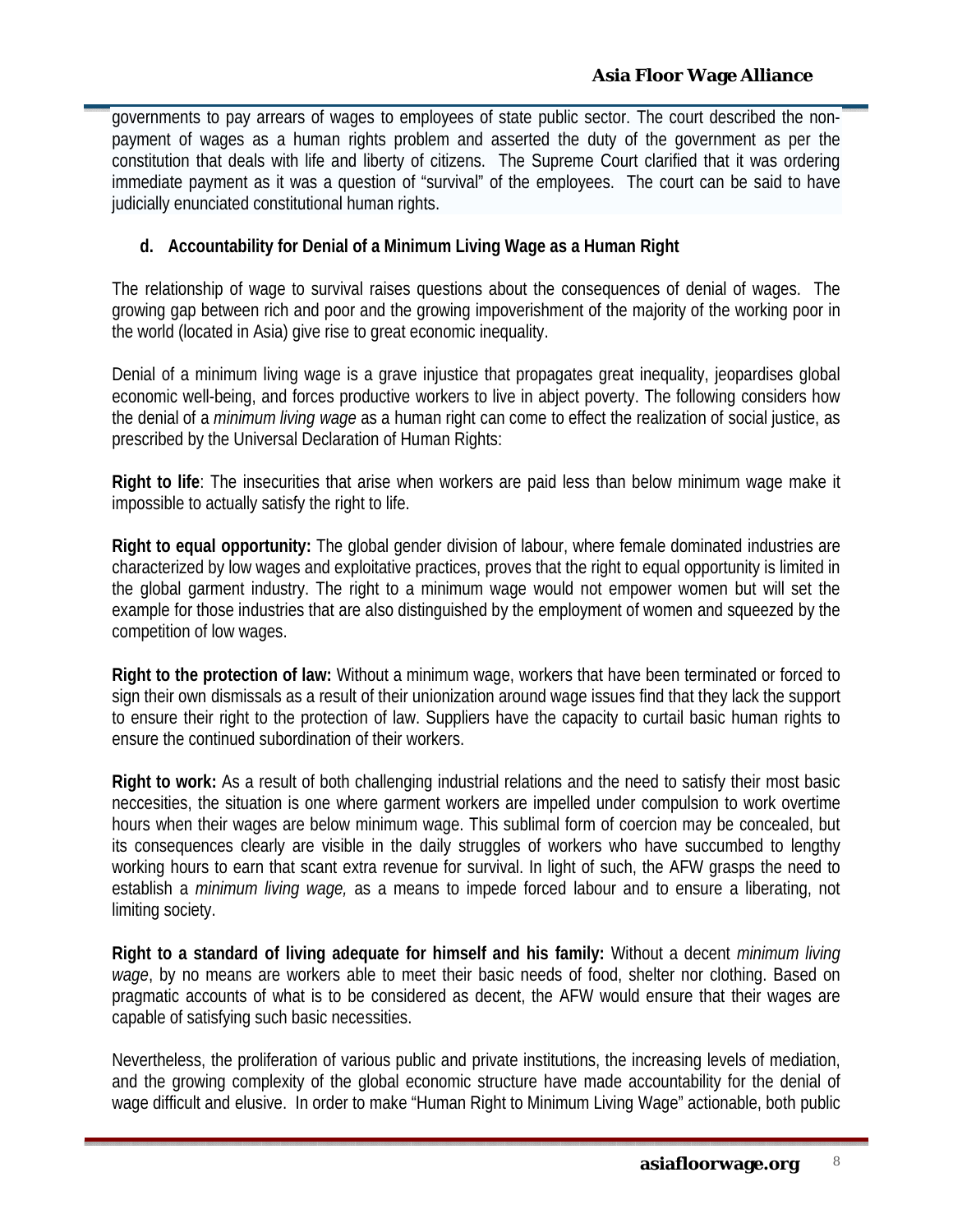and private institutions would need to be identified and mechanisms implemented for the delivery of this right.

**e. Wage as a Collective Human Right**

Collective rights are the rights held by the working or labouring classes. Collective rights are not straightforwardly human rights because they are not universal to all people just by virtue of being human. Group rights have a complicated history in human rights. The debates include conflicting perspectives such as the validity of group rights in the context of universal rights, the need for freedom from undue state control, the danger of granting excessive rights to already privileged groups, and the importance of realising equality and protection for exploited groups.

Labour as a group has legal rights within the domain of *national* labour laws in a given country. However, labour rights for the working or labouring classes within the body of *international* human rights is a more recent development. The UN and the ILO's articles and conventions on international labour standards may not be legally binding; however, they do set a universal and acceptable qualitative standard.

The Human Right to an adequate / decent / minimum living wage, etc by workers can be described as a collective human right for workers.

#### **IV. Garment Workers in Asia as an Oppressed Collectivity**

The garment industry is arguably the most integrated international industry today. It has globalized and repeatedly re-structured its production in the last two decades moving from continent to continent in search of cheap labour and large scale competitive advantage. Its production is spread across the globe, primarily in the Global South in regions like Latin America, Africa, Eastern Europe, and Asia.

Presently, the largest concentration for garment production is Asia. In terms of scale of production, size of workforce, access to raw materials, technology, diversity of skills, and labour cost, Asia offers the most competitive advantage. In fact, researchers have established that the garment industry has, for the most part, completed its re-structuring with regard to its production locations. Out of the many Asian countries, China, India, Bangladesh, Sri Lanka, Indonesia, and Cambodia can be said to cover the bulk of the garment production. This workforce constitutes a numerically strong regional collectivity.

Research on wages of garment workers in these countries shows that wage levels in these countries are more or less comparable. So, the relatively uniform wages provide a regional bargaining opportunity. A unified regional strategy would also avoid the danger of jobs moving within these countries because of a wage demand in any one country.

There have been numerous struggles to ensure fair labour standards in the global supply chain through consumer campaigns, anti-sweatshop campaigns, codes of conduct and international monitoring mechanisms, social clauses in trade agreement, and so on. Laudable as this work has been, it has little ability to provide leverage for building worker collectivity with bargaining power – which, many would say, is essential for representing workers' interests and fair labour standards at the workplace. Job insecurity, long and uncompensated working hours, inadequate and illegal wages, firing of workers who dare to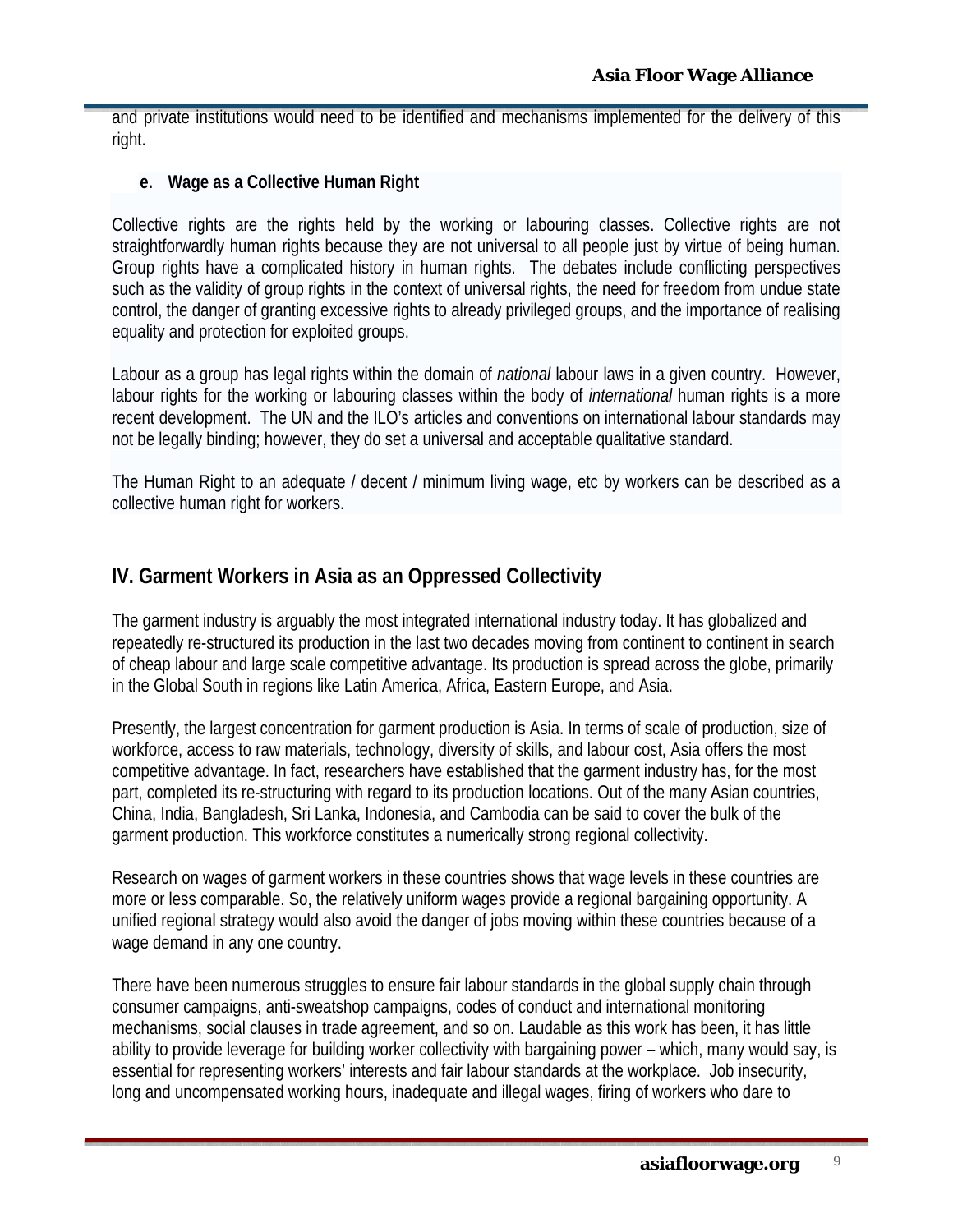protest, sexual harassment, physical disciplining, denial of legal benefits such as pension, maternity leave, sick leave, and so on, continue.

The establishment of decent labour standards in the global supply chain of the garment industry requires thoughtful strategies that take into consideration workers' bargaining power globally, the gender dimension of the workforce, Asia's regional economic priorities from the perspective of workers as well as government and business, and the economy of the global supply chain in its entirety.

Women represent an estimated 60% to over 80% of the global garment manufacturing workforce. The ILO considers gender equality as a key element in its vision of `Decent Work for All Women and Men´ for social and institutional change to bring about equity and growth. Indeed, women's empowerment is about women taking ownership of their lives and leading a dignified existence without discrimination. This must be with the support of their social environment and with protection from verbal and physical abuse. It is clear that in an industry that largely employs women as its workforce, improving working conditions and wages not only has a direct impact on the emancipation of women but it is also conjoined with benefits for the economy as a whole. Gender equality at the workplace and in society as a whole needs to be at the core of any strategy to address poverty.

Women are known to be wise investors and savers. Their responsibility as home-builders, care-takers and child bearers connotes a situation where an improvement in their wages would have an immediate effect on their families and their social environment. It then becomes obvious that the most viable route to alleviate poverty is to correct wage discrimination, because women are in a position to make the most out of these improvements beyond their own personal sphere. Currently, the International Trade Union Confederation (ITUC) published statistics on the global gender pay gap that proves that the differential still remains starkly wide at 17 per cent. A decent *minimum living wage* is therefore a rational step forward to correct this imbalance.

Most importantly, an Asia Floor Wage raises the value of women's work to a dignified level, demonstrating to female workers that they are worthy. In fact, some believe that the garment industry, a modern manufacturing industry, has such low wages because it is predominantly women (unlike, say the more male automobile industry). Worthy of respect for they are invaluable in the production process, which further engenders pride and dignity for themselves.

An initiative, originating with union leadership within Asia, for the global supply chain economy, has begun to examine the state of decent labour standards in the garment global supply chain. The initiative has now resulted in an international Alliance, led by Asian organizations, in partnership with Global North partners.

## **V. Asia Floor Wage: Minimum Living Wage for Garment Workers in Asia**

The Asia Floor Wage Alliance comprises trade unions, labour and human rights organisations, development NGOs, women's rights groups and academics in over 15 countries across Asia, Europe and North America. The Asia Floor Wage campaign is a focused and credible demand for a minimum living wage for Asian garment workers, conceived through a collective process among Asian unions and grassroots organizations. Agreed after extensive discussion within the Asian labour movement, the Asia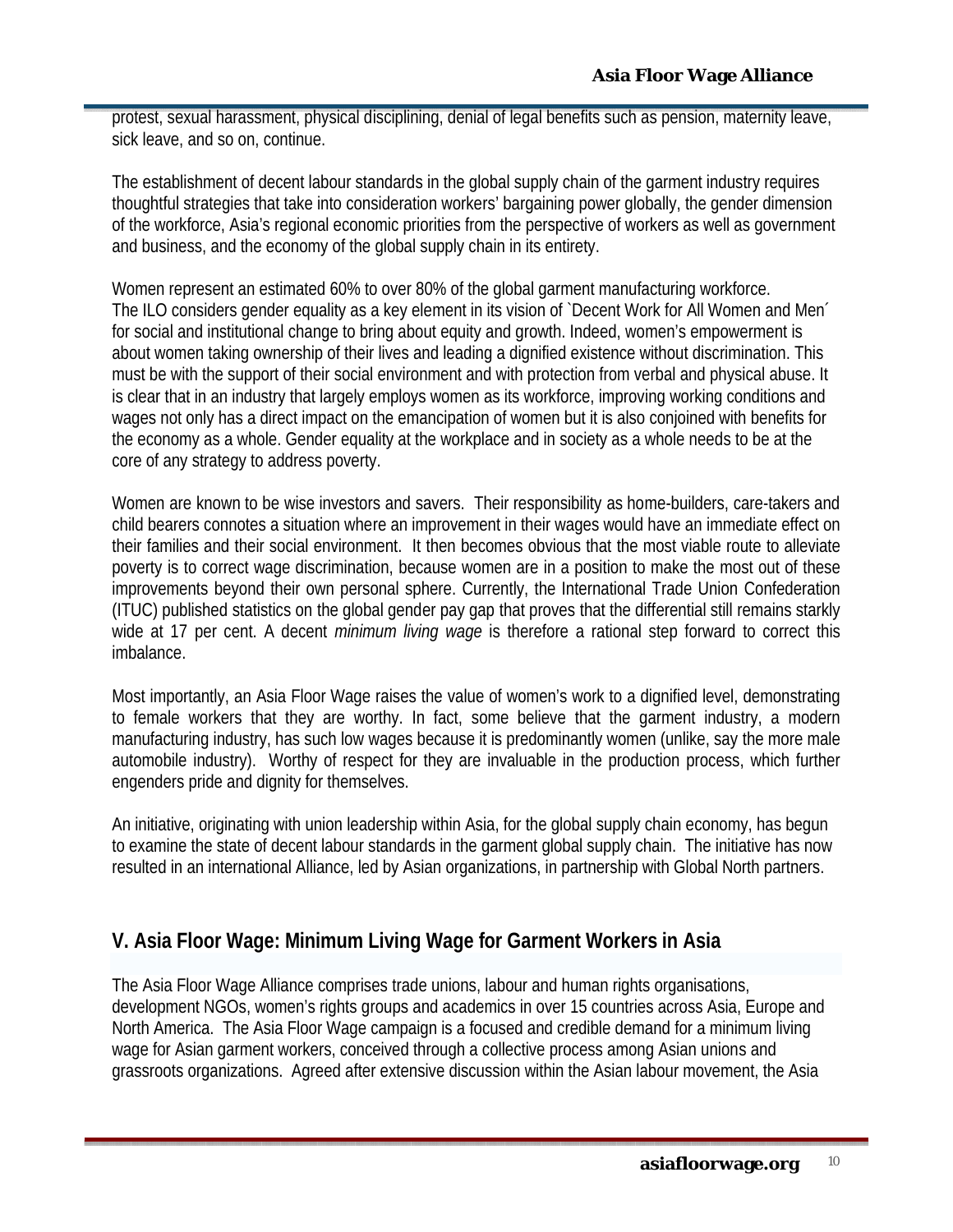Floor Wage formula accounts for differing economic and political environments in each participating country, and will support garment workers' demands for a living wage.

Garment workers in Asia, the majority of whom are women, currently earn around half of what they require to meet their own and their families' basic needs, such as for food, water, education and healthcare. However, efforts by workers to increase their wages often encourage garment brands and retailers to relocate production, which threatens workers' jobs. By uniting together and adopting a common Asia-wide bargaining strategy, garment workers and their representatives in Asia and in the North will campaign for improved pay and conditions without the fear of causing job losses.

Garment workers' wages in different countries across Asia are roughly the same when measured by their purchasing power. Furthermore, global sourcing companies pay approximately the same prices to their supplier factories in Asia: around 25% of the retail price. These similarities allowed for a common floor wage formula to be developed and applied across Asian countries. Because garment workers' wages make up a very small proportion of the final retail price for clothes – around 1% to 2% – substantial wage rises could be achieved without increasing retail prices.

The Asia Floor Wage is a practical implementation of the concept of a Minimum Living Wage. Although minimum living wage is an important qualitative concept, there exists no concrete quantitative definition. The Asia Floor Wage is a quantitative definition of Minimum Living Wage for garment workers in the global garment industry.

The AFW campaign seeks to define and assert the Right to a Minimum Living Wage for garment workers and set a precedent for assertion of the Right to a Minimum Living Wage.

The Asia Floor Wage campaign is the first campaign of its kind; the demand for an Asia Floor Wage in the global garment industry first began developing in 2006 through a collective consensus-building process among Asian labour organisations. It is an industrial collective bargaining strategy for a wage increase within the global supply chain.

The Asia Floor Wage campaign targets the garment industry and its multinational companies in order to ensure decent wages for workers in the industry. It is a collective bargaining strategy; the goal is to win Asia Floor Wage through negotiations between employers in the industry and workers' representative organizations, with the mediation of the governments, inter-governmental institutions, and social movement organizations.

Insofar as AFW is a collective bargaining strategy, the right to "effective recognition of collective bargaining" is essential, and efforts must be made to secure the necessary legal and institutional framework for the same. The ILO makes explicit the link between collective bargaining and wage setting in its Global Report on Wages 2008/09. It notes, "higher coverage of collective bargaining ensures that wages are more responsive to economic growth, and also contributes to lower wage inequality". Indeed, collective bargaining is not simply a means to various welfare related ends for workers, but a process by which they assert and realize their rights, and expand the scope of their rights and of justice in society. In that it includes an assertion of the right to equal participation in social life and in the project of human development, the AFW can be understood as an essential mechanism for ensuring the "the continuous improvement of living conditions" as envisioned in the Universal Declaration.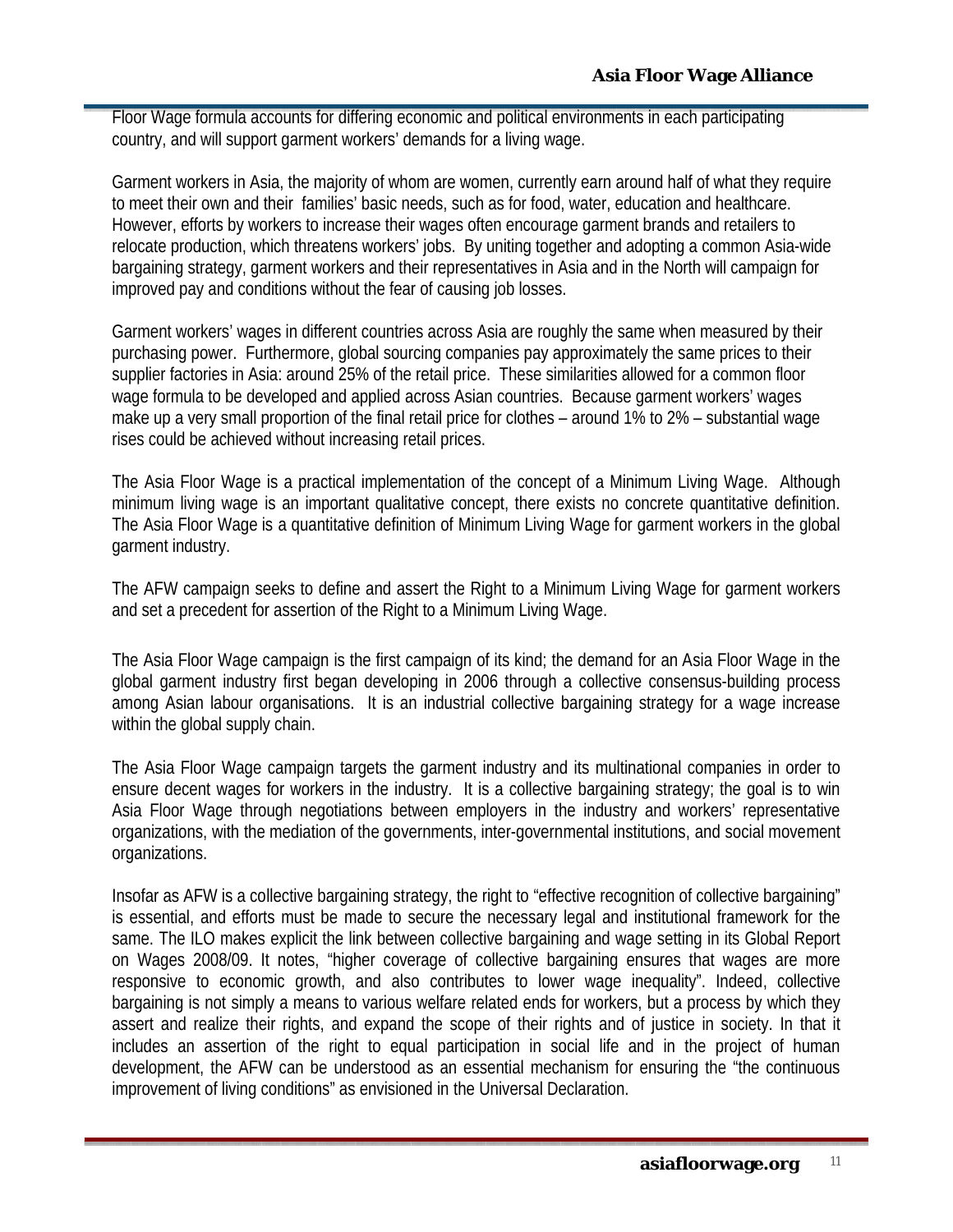The campaign is spread across the global supply chain (also called global commodity chain). The global supply chain is the term that is used to describe the increasingly global production and consumption process – where a product or commodity is produced, assembled, and consumed across various countries, creating a global chain.

#### **VI. People's Tribunal Process in Asia: 2009-2012**

The Asia Floor Wage campaign moved into the public phase of the campaign after the launch on October 7, 2009, the World Day of Decent Work. The AFW Alliance has developed strong arguments and a credible and legitimate formulation for a minimum living wage for one of the most sophisticated global industries, the garment industry. The AFW Alliance promotes a "wage-led growth" which provides a level ground for workers and opposes "corporate-led growth" that increases corporate freedom at the cost of increasing poverty.

The AFW Alliance partners ALARM in Sri Lanka and Committee for Asian Women organized the First People's Tribunal/Hearing in Colombo, Sri Lanka on March 27-30, 2011. This was in keeping with the AFW plan for holding national level tribunals leading up to an international tribunal. Women garment workers testified on the exploitative working conditions and various experts made the case for the need and feasibility for a living wage and the importance of moving away from poverty-level definitions of minimum wage. The judges gave a verdict on the various parties in the global supply chain and referred positively to the AFW's useful formulation for delivering the much-needed minimum living wage. Further tribunals in Cambodia, Indonesia and India are being planned in 2011 and 2012. The last national tribunal in India will be followed by a concluding international process that will give a verdict on the entire Asian tribunal process.

The goals are to

- Establish the State of Decent Labour Standards, specifically focusing on Women Workers, in the global garment industry including the issue of fair pricing for manufacturers
- Present the impact of gender as a factor in determining the political economy of the global supply chain
- Provide leverage for building worker collectivity with bargaining power within the global supply chain and contribute to strengthening grassroots mobilization
- Contribute to strengthening the conditions of workers, in particular women workers, in the garment global supply chain

Terms of Reference for the Hearing:

- 1. Determine the magnitude of workers, specifically women workers, in the Garment Global Supply Chain, working and living in conditions that fall far short of Decent Labour Standards
- 2. Establish whether the Global Supply Chain of garment industry is conducive for decent labour standards for workers, specifically women workers, using the ILO guidelines
- 3. Analyse the role of gender in determining the state of labour standards
- 4. Investigate the causes for the deficit:
	- a. Adequacy of national regulatory framework
	- b. Effectiveness of ILO's core conventions